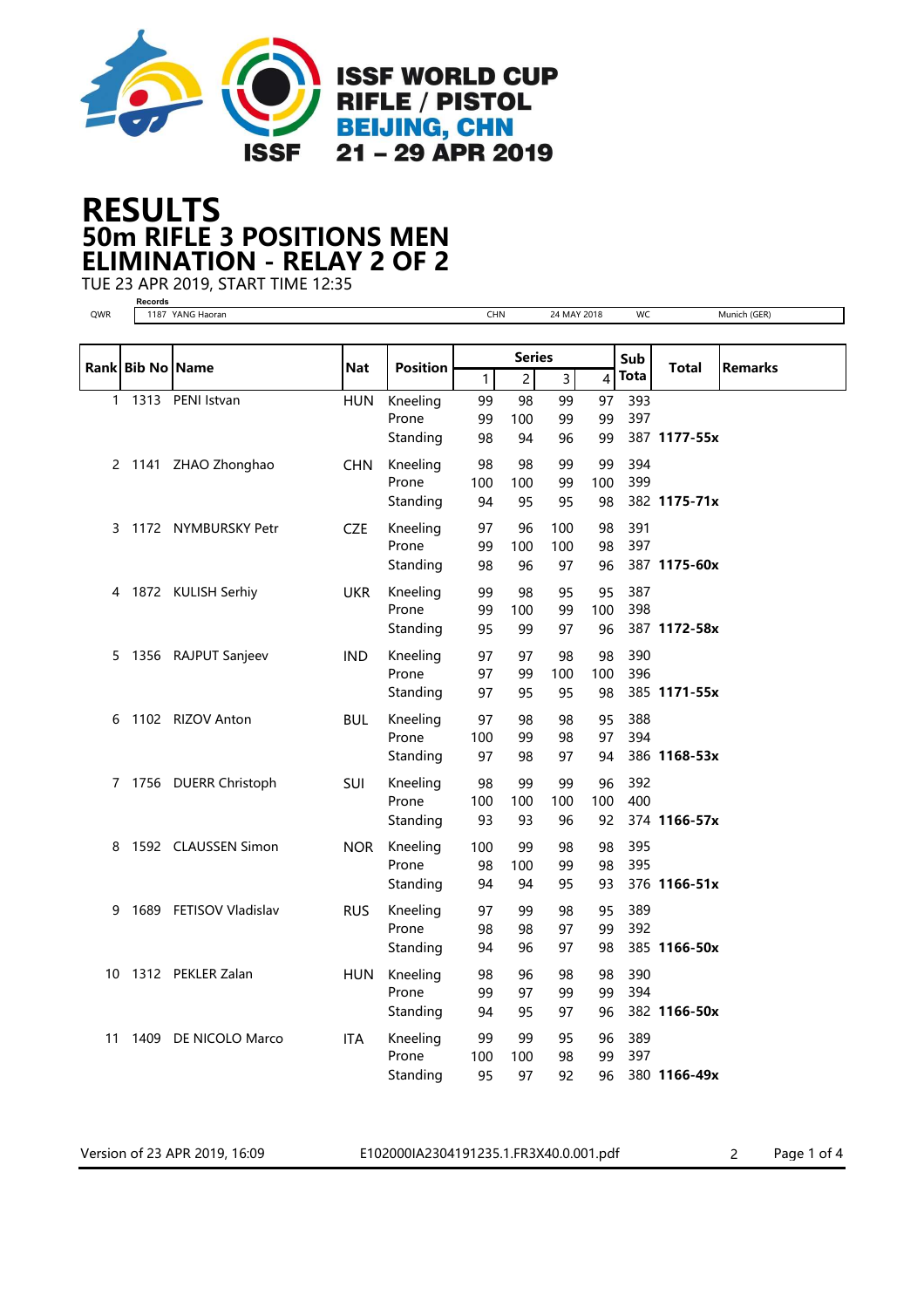|    | Rank Bib No Name |                            | <b>Nat</b> | <b>Position</b>   | <b>Series</b> |                |                | Sub      | <b>Total</b>  | <b>Remarks</b> |  |
|----|------------------|----------------------------|------------|-------------------|---------------|----------------|----------------|----------|---------------|----------------|--|
|    |                  |                            |            |                   | $\mathbf{1}$  | $\overline{c}$ | $\overline{3}$ | 4        | Tota          |                |  |
|    |                  | 12 1233 D HALLUIN Michael  | <b>FRA</b> | Kneeling          | 94            | 97             | 97             | 99       | 387           |                |  |
|    |                  |                            |            | Prone             | 100           | 97             | 98             | 98       | 393           |                |  |
|    |                  |                            |            | Standing          | 96            | 96             | 97             | 97       |               | 386 1166-48x   |  |
| 13 |                  | 1779 MADSEN Marcus         | <b>SWE</b> | Kneeling          | 97            | 99             | 95             | 95       | 386           |                |  |
|    |                  |                            |            | Prone             | 99            | 98             | 97             | 99       | 393           |                |  |
|    |                  |                            |            | Standing          | 96            | 96             | 97             | 97       |               | 386 1165-51x   |  |
|    |                  | 14 1135 YANG Haoran        | <b>CHN</b> | Kneeling          | 98            | 97             | 96             | 97       | 388           |                |  |
|    |                  |                            |            | Prone             | 97            | 100            | 100            | 99       | 396           |                |  |
|    |                  |                            |            | Standing          | 97            | 93             | 97             | 93       |               | 380 1164-59x   |  |
|    |                  | 15 1487 KIM Jonghyun       | <b>KOR</b> | Kneeling          | 97            | 100            | 98             | 99       | 394           |                |  |
|    |                  |                            |            | Prone             | 99            | 99             | 99             | 98       | 395           |                |  |
|    |                  |                            |            | Standing          | 96            | 97             | 93             | 89       |               | 375 1164-55x   |  |
|    |                  | 16 1745 PLETIKOSIC Stevan  | SRB        | Kneeling          | 98            | 95             | 96             | 98       | 387           |                |  |
|    |                  |                            |            | Prone             | 100           | 98             | 100            | 100      | 398           |                |  |
|    |                  |                            |            | Standing          | 94            | 96             | 94             | 94       |               | 378 1163-59x   |  |
|    |                  | 17 1472 CHOI Young Jeon    | <b>KOR</b> | Kneeling          | 97            | 93             | 98             | 97       | 385           |                |  |
|    |                  |                            |            | Prone             | 97            | 99             | 100            | 98       | 394           |                |  |
|    |                  |                            |            | Standing          | 98            | 95             | 94             | 96       |               | 383 1162-59x   |  |
| 18 |                  | 1219 KURKI Juho            | <b>FIN</b> | Kneeling          | 98            | 99             | 97             | 98       | 392           |                |  |
|    |                  |                            |            | Prone             | 97            | 100            | 98             | 97       | 392           |                |  |
|    |                  |                            |            | Standing          | 92            | 94             | 98             | 94       |               | 378 1162-45x   |  |
| 19 |                  | 1062 BUBNOVICH Vitali      | <b>BLR</b> | Kneeling          | 93            | 96             | 95             | 94       | 378           |                |  |
|    |                  |                            |            | Prone             | 98            | 99             | 100            | 100      | 397           |                |  |
|    |                  |                            |            | Standing          | 96            | 94             | 97             | 98       |               | 385 1160-60x   |  |
|    |                  | 20 1598 NORDHAGEN Vegard   | <b>NOR</b> | Kneeling          | 93            | 97             | 97             | 97       | 384           |                |  |
|    |                  |                            |            | Prone             | 98            | 96             | 100            | 99       | 393           |                |  |
|    |                  |                            |            | Standing          | 97            | 95             | 97             | 94       |               | 383 1160-46x   |  |
| 21 |                  | 1450 YAMASHITA Toshikazu   |            | Kneeling          | 97            | 98             | 98             | 97       | 390           |                |  |
|    |                  |                            | <b>JPN</b> | Prone             | 99            | 99             | 98             | 99       | 395           |                |  |
|    |                  |                            |            | Standing          | 93            | 91             | 96             | 94       |               | 374 1159-63x   |  |
|    |                  |                            | <b>CZE</b> | Kneeling          |               |                |                |          |               |                |  |
|    |                  | 22 1169 HRCKULAK David     |            | Prone             | 98<br>99      | 97<br>97       | 98<br>98       | 99       | 94 387<br>393 |                |  |
|    |                  |                            |            | Standing          | 95            | 93             | 97             | 93       |               | 378 1158-57x   |  |
|    |                  |                            |            |                   |               |                |                |          |               |                |  |
|    |                  | 23 1747 STEFANOVIC Milutin | <b>SRB</b> | Kneeling<br>Prone | 95<br>97      | 96<br>98       | 98<br>100      | 94<br>95 | 383<br>390    |                |  |
|    |                  |                            |            | Standing          | 97            | 94             | 97             | 97       |               | 385 1158-50x   |  |
|    |                  |                            |            |                   |               |                |                |          |               |                |  |
|    |                  | 24 1902 SHERRY Timothy     | <b>USA</b> | Kneeling<br>Prone | 97<br>99      | 97<br>98       | 94<br>97       | 97<br>97 | 385<br>391    |                |  |
|    |                  |                            |            | Standing          | 99            | 96             | 94             | 93       |               | 382 1158-50x   |  |
|    |                  |                            |            |                   |               |                |                |          |               |                |  |
| 25 |                  | 1806 TORTUNGPANICH Napis   | THA        | Kneeling<br>Prone | 95<br>100     | 98<br>98       | 94<br>100      | 95<br>98 | 382<br>396    |                |  |
|    |                  |                            |            | Standing          | 95            | 97             | 92             | 96       |               | 380 1158-43x   |  |
|    |                  |                            |            |                   |               |                |                |          |               |                |  |
|    |                  | 26 1017 MATHIS Thomas      | AUT        | Kneeling          | 97            | 96             | 100            | 96       | 389           |                |  |
|    |                  |                            |            | Prone             | 97            | 99             | 99             | 100      | 395           | 371 1155-49x   |  |
|    |                  |                            |            | Standing          | 91            | 94             | 93             | 93       |               |                |  |
| 27 |                  | 1155 PETANJEK Borna        | <b>CRO</b> | Kneeling          | 92            | 87             | 95             | 99       | 373           |                |  |
|    |                  |                            |            | Prone             | 100           | 100            | 100            | 97       | 397           |                |  |
|    |                  |                            |            | Standing          | 96            | 97             | 95             | 95       |               | 383 1153-56x   |  |
|    |                  |                            |            |                   |               |                |                |          |               |                |  |

Version of 23 APR 2019, 16:09 E102000IA2304191235.1.FR3X40.0.001.pdf 2 Page 2 of 4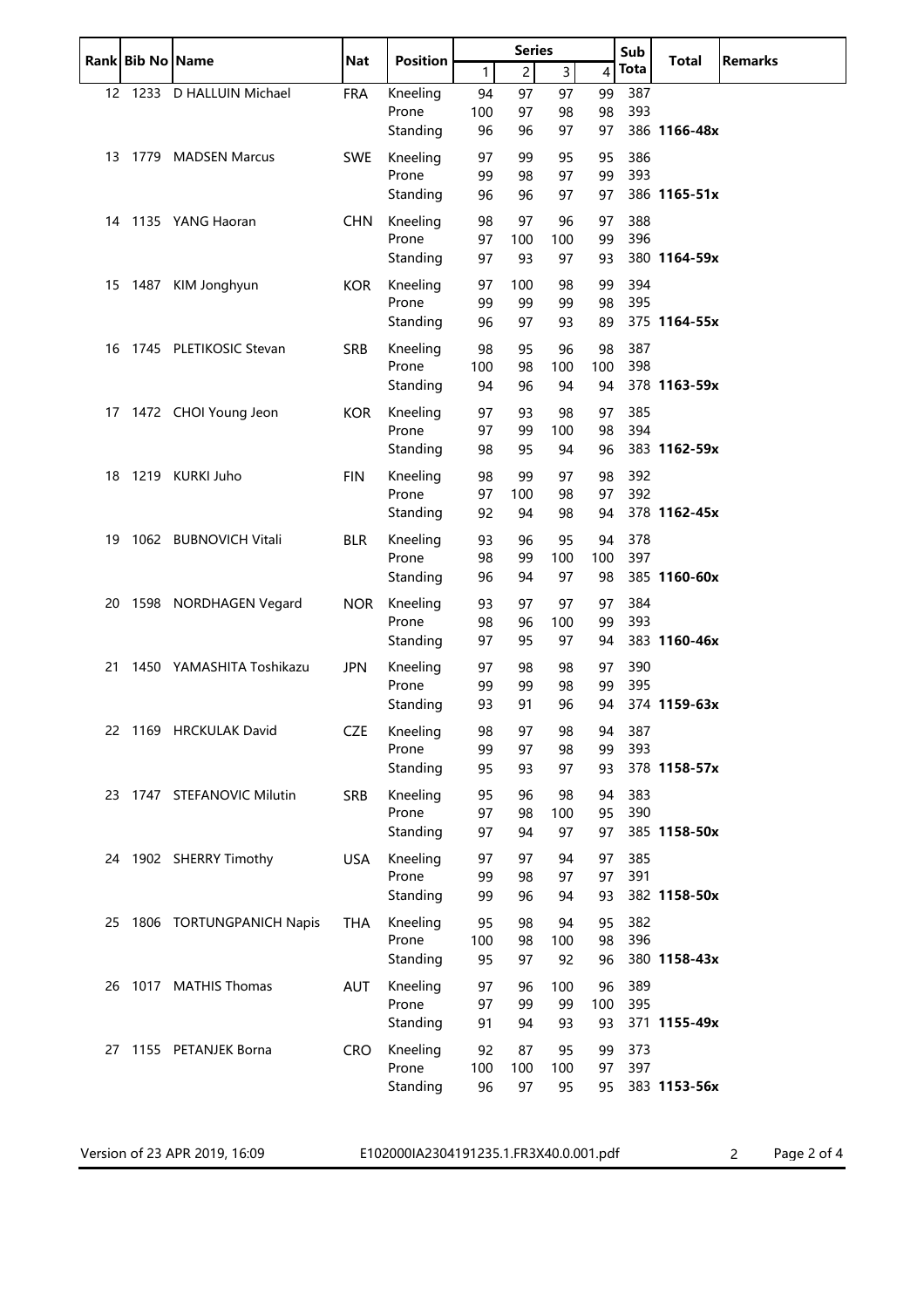|    | Rank Bib No Name |                               | <b>Nat</b> | <b>Position</b>                        | <b>Series</b> |                | Sub            | <b>Total</b> | <b>Remarks</b> |              |                               |
|----|------------------|-------------------------------|------------|----------------------------------------|---------------|----------------|----------------|--------------|----------------|--------------|-------------------------------|
|    |                  |                               |            |                                        | 1             | $\overline{2}$ | $\overline{3}$ | 4            | <b>Tota</b>    |              |                               |
| 28 |                  | 1555 NYANTAI Bayaraa          | MGL        | Kneeling                               | 93            | 96             | 98             | 97           | 384            |              |                               |
|    |                  |                               |            | Prone                                  | 99            | 98             | 100            | 96           | 393            |              |                               |
|    |                  |                               |            | Standing                               | 93            | 95             | 96             | 92           |                | 376 1153-52x |                               |
| 29 |                  | 1064 CHARHEIKA Illia          | <b>BLR</b> | Kneeling                               | 98            | 96             | 98             | 93           | 385            |              |                               |
|    |                  |                               |            | Prone                                  | 98            | 98             | 98             | 99           | 393            |              |                               |
|    |                  |                               |            | Standing                               | 96            | 94             | 89             | 96           |                | 375 1153-42x |                               |
| 30 |                  | 1612 AL BALUSHI Issam         | OMA        | Kneeling                               | 94            | 93             | 97             | 93           | 377            |              |                               |
|    |                  |                               |            | Prone                                  | 97            | 97             | 99             | 99           | 392            |              |                               |
|    |                  |                               |            | Standing                               | 94            | 98             | 92             | 97           |                | 381 1150-50x |                               |
| 31 |                  | 1185 HANSEN Mikkel Damholt    | <b>DEN</b> | Kneeling                               | 94            | 98             | 96             | 98           | 386            |              |                               |
|    |                  |                               |            | Prone                                  | 100           | 97             | 97             | 95           | 389            |              |                               |
|    |                  |                               |            | Standing                               | 92            | 94             | 92             | 97           |                | 375 1150-39x |                               |
|    |                  | 32 1459 FEDIN Ilya            | <b>KAZ</b> | Kneeling                               | 97            | 92             | 96             | 98           | 383            |              |                               |
|    |                  |                               |            | Prone                                  | 98            | 98             | 95             | 97           | 388            |              |                               |
|    |                  |                               |            | Standing                               | 95            | 94             | 94             | 95           |                | 378 1149-36x |                               |
| 33 |                  | 1768 JANY Patrik              | <b>SVK</b> | Kneeling                               | 92            | 91             | 97             | 93           | 373            |              |                               |
|    |                  |                               |            | Prone                                  | 97            | 98             | 98             | 99           | 392            |              |                               |
|    |                  |                               |            | Standing                               | 95            | 95             | 95             | 96           |                | 381 1146-43x |                               |
| 34 |                  | 1276 LINK Andre               | GER        | Kneeling                               | 97            | 97             | 95             | 95           | 384            |              |                               |
|    |                  |                               |            | Prone                                  | 98            | 99             | 97             | 96           | 390            |              |                               |
|    |                  |                               |            | Standing                               | 90            | 95             | 94             | 91           |                | 370 1144-35x |                               |
| 35 |                  | 1646 KOWALEWICZ Maciej        | <b>POL</b> | Kneeling                               | 92            | 98             | 95             | 92           | 377            |              |                               |
|    |                  |                               |            | Prone                                  | 97            | 97             | 96             | 98           | 388            |              |                               |
|    |                  |                               |            | Standing                               | 96            | 94             | 95             | 94           |                | 379 1144-32x |                               |
| 36 |                  | 1077 MOREIRA Leonardo         | <b>BRA</b> | Kneeling                               | 96            | 93             | 99             | 92           | 380            |              |                               |
|    |                  |                               |            | Prone                                  | 99            | 97             | 98             | 98           | 392            |              |                               |
|    |                  |                               |            | Standing                               | 94            | 90             | 95             | 92           |                | 371 1143-40x |                               |
| 37 | 1378             | <b>NEKOUNAM Amir</b>          | <b>IRI</b> | Kneeling                               | 98            | 93             | 94             | 95           | 380            |              |                               |
|    |                  | Mohammad                      |            | Prone                                  | 96            | 96             | 96             | 98           | 386            |              |                               |
|    |                  |                               |            |                                        |               |                |                |              |                |              |                               |
|    |                  |                               |            | Standing                               | 94            | 94             | 96             | 93           |                | 377 1143-38x |                               |
| 38 |                  | 1092 HAJI Mahmood             | <b>BRN</b> | Kneeling                               | 94            | 96             | 91             | 97           | 378            |              |                               |
|    |                  |                               |            | Prone                                  | 98            | 97             | 98             | 98           | 391            |              |                               |
|    |                  |                               |            | Standing                               | 92            | 93             | 91             | 98           |                | 374 1143-34x |                               |
|    |                  | 39 1727 DEBEVEC Rajmond       | <b>SLO</b> | Kneeling                               | 85            | 94             | 95             | 99           | 373            |              |                               |
|    |                  |                               |            | Prone                                  | 98            | 99             | 97             | 98           | 392            |              |                               |
|    |                  |                               |            | Standing                               | 92            | 95             | 94             | 94           |                | 375 1140-49x |                               |
| 40 |                  | 1796 MAJCHARCHEEP Tavarit     | THA        | Kneeling                               | 95            | 91             | 93             | 99           | 378            |              |                               |
|    |                  |                               |            | Prone                                  | 100           | 100            | 100            | 100          | 400            |              |                               |
|    |                  |                               |            | Standing                               | 90            | 86             | 93             | 89           |                | 358 1136-43x |                               |
| 41 | 1560             | TSEDEVDORJ Munkh-             | MGL        | Kneeling                               | 95            | 95             | 95             | 94           | 379            |              |                               |
|    |                  | Erdene                        |            | Prone                                  | 97            | 97             | 99             | 98           | 391            |              |                               |
|    |                  |                               |            |                                        |               |                |                |              |                |              |                               |
|    |                  |                               |            | Standing                               | 88            | 91             | 93             | 90           |                | 362 1132-31x |                               |
|    |                  | 42 1635 VALDEZ Jayson         | PHI        | Kneeling                               | 95            | 98             | 91             | 97           | 381            |              |                               |
|    |                  |                               |            | Prone                                  | 91            | 97             | 95             | 95           | 378            |              |                               |
|    |                  |                               |            | Standing                               | 90            | 91             | 94             | 95           |                | 370 1129-30x |                               |
|    |                  | 43 1523 ALDHAFIRI Majed       | KUW        | Kneeling                               | 92            | 96             | 96             | 95           | 379            |              |                               |
|    |                  |                               |            | Prone                                  | 100           | 96             | 98             | 96           | 390            |              |                               |
|    |                  |                               |            | Standing                               | 83            | 89             | 89             | 86           |                | 347 1116-35x |                               |
|    |                  |                               |            |                                        |               |                |                |              |                |              |                               |
|    |                  | Version of 23 APR 2019, 16:09 |            | E102000IA2304191235.1.FR3X40.0.001.pdf |               |                |                |              |                |              | Page 3 of 4<br>$\overline{2}$ |